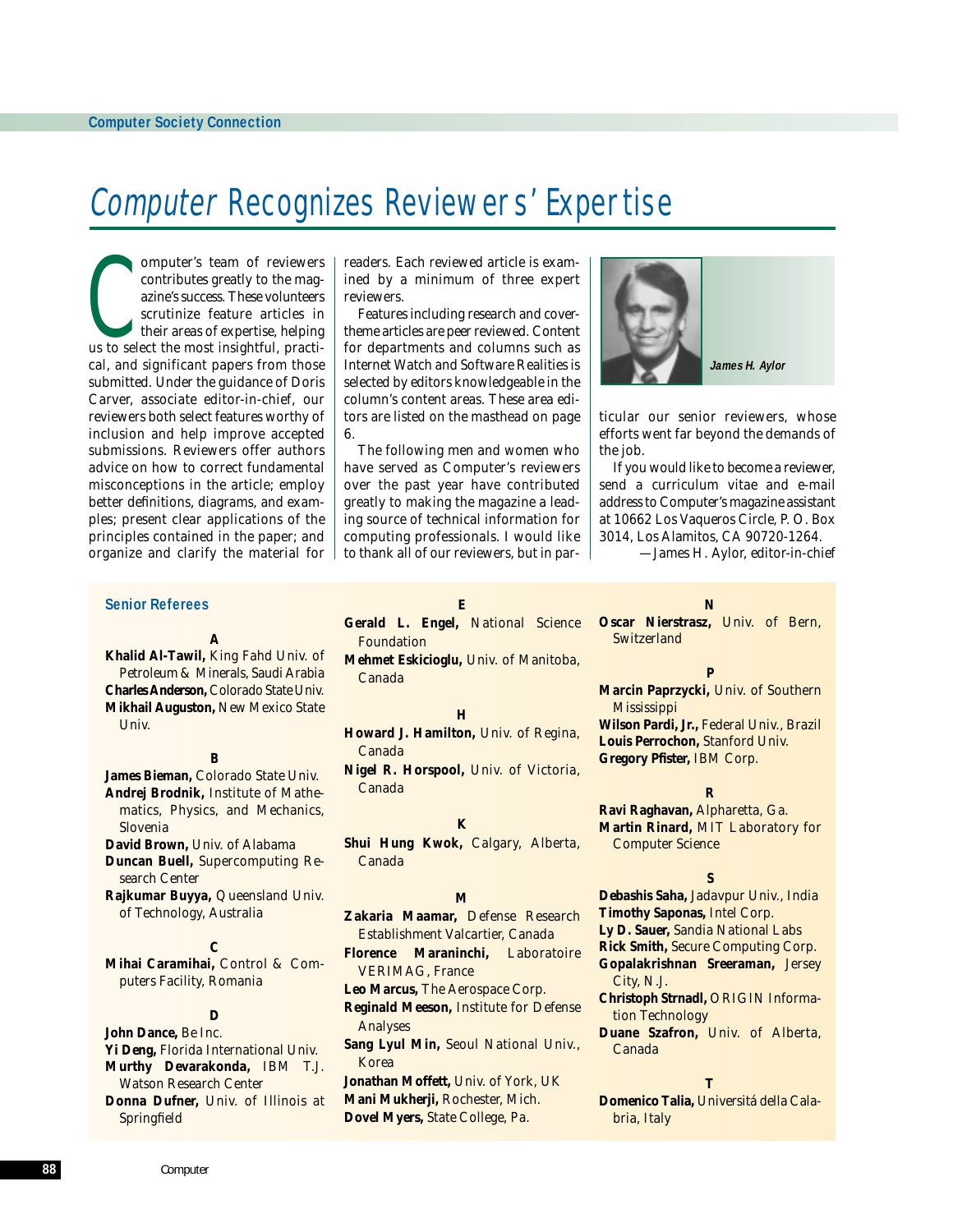**Richard Thayer,** *Carmichael, Calif.* **Rodney Tosten,** *Gettysburg College* **Emanuele Trucco,** *Heriot-Watt Univ., Scotland*

**V John Vaughan,** *Univ. College Cork, Ireland*

**Tamas Visegrady,** *Univ. of New Hampshire*

#### **W**

**Ian Walker,** *Clemson Univ.* **Charles Weems,** *Univ. of Massachusetts* **Albert W. Wegener,** *Sunnyvale, Calif.* **Timothy Weil,** *RPM Consulting* **Ian Weis,** *Motorola Australia Software Centre* **Brent Welch,** *Sun Microsystems* **Linda Werner,** *Univ. of California, Santa Cruz* **Bruce Wilner,** *Network Securities Laboratory Inc.* **Darrell Woelk,** *Microelectronics & Computer Technology Corp.*

## **Eoin Woods,** *Sybase Inc.*

#### **Regular Referees**

#### **A**

**Peter Aiken,** *Virginia Commonwealth Univ.* **Selim Aissi,** *Ypsilanti, Mich.* **Stephen Allan,** *Utah State Univ.*

#### **B**

**Sidney Bailin,** *Knowledge Evolution Inc.* **Anindya Basu,** *Bell Labs* **Andreas Bechtolsheim,** *Cisco Systems* **Ronald Berlack,** *Configuration Management International* **Kevin Berman,** *State of the Art Inc.* **Asoke Bhattacharyya,** *Lincoln Univ.* **Angelos Bilas,** *Princeton Univ.* **Stephen Blanchette, Jr.,** *United Defense* **Anselm Blumer,** *Tufts Univ.* **Matthias Blumrich,** *Princeton Univ.* **G. Andrew Boughton,** *Mercury Computer Systems* **Christos Bouras,** *Computer Tech-*

*nology Institute, Greece*

**Clifford Burgess,** *Univ. of Southern Mississippi* **Dan Burns,** *Sarnoff Corp.*

#### **C**

**Pei Cao,** *Univ. of Wisconsin, Madison* **Ron Carback,** *APO, AE* **John Carter,** *Univ. of Utah* **Manohar Chandwani,** *Devi Ahilya Univ., India* **Jeff Chase,** *Duke Univ.* **Chung-Ming Chen,** *Bellcore* **Andrew Chien,** *Univ. of California, San Diego* **Tzi-cker Chiueh,** *SUNY at Stony Brook* **Fred Chong,** *Univ. of California, Davis* **Doug Clark,** *Princeton Univ.* **Andrea Clematis,** *Consiglio Nazionale delle Ricerche, Italy* **Jean-Noel Colin,** *Faculte Polytechnique de Mons, Belgium* **Diane Cook,** *Univ. of Texas, Arlington* **David Cordes,** *Univ. of Alabama* **David Culler,** *Univ. of California, Berkeley* **Igor Curcio,** *Nokia Research Laboratory* **Kevin Curran,** *Univ. of Coleraine, N. Ireland*

#### **D**

**Suresh Damodaran-Kamal,** *Hewlett-Packard Co.* **Stefanos Danianakis,** *Princeton Univ.* **Bruce Davie,** *Cisco Systems* **Victor Demjanenko,** *SUNY at Buffalo* **Zubin Dittia,** *Washington Univ.* **Michael Dowell,** *Georgia Southern Univ.* **Daniel Pierre Dure,** *Coloniers, France*

#### **E**

**Caroline Eastman,** *Univ. of South Carolina* **William Eatherton,** *St. Louis, Mo.* **Hans Eberle,** *Sun Microsystems Laboratory*

#### **F**

**Babak Falsafi,** *Purdue Univ.* **Leslie Fife,** *Univ. of Oklahoma* **Allan Fisher,** *Carnegie Mellon Univ.*

#### **G**

**Subramania Ganesan,** *Oakland Univ.* **Rex Gantenbein,** *Univ. of Wyoming*

**Christos Georgiou,** *IBM T.J. Watson Research Center* **Garth Gibson,** *Carnegie Mellon Univ.* **Robert Goldstein,** *Univ. of British Columbia* **David Gooden,** *St. Francis Hospital, Oklahoma* **James Goodman,** *Univ. of Wisconsin, Madison* **David Greenberg,** *Sandia National Labs* **Ilia Krastev Gueorguiev,** *Insession Inc.* **Marjan Gusev,** *Univ. St. Cyril & Methodius, Macedonia* **Cecil Gwinn,** *Martins Ferry, Ohio* **Tibor Gyimothy,** *Hungarian Academy of Sciences & Attila Univ.*

#### **H**

**Frank Hady,** *Intel Corp.* **Dana Henry,** *New Haven, Conn.* **Mark Hill,** *Univ. of Wisconsin, Madison* **James Hoe,** *MIT* **Adil Husain,** *Sunnyvale, Calif.*

#### **I**

**Max Ibel,** *Univ. of California, Santa Barbara* **Liviu Iftode,** *Rutgers Univ.* **K. Viswanathan Iyer,** *Trichy, India*

#### **J**

**Dieter Jaepel,** *IBM Research, Switzerland* **Tariq Jamil,** *Univ. of Tasmania, Australia* **Michael Jipping,** *Hope College*

**Edwin C. Jones, Jr.,** *Iowa State Univ.* **Rhys Price Jones,** *Oberlin College* **Robert M. Jones,** *Wegberg, Germany*

### **K**

**Manolis Katevenis,** *Univ. of Crete, Greece*

- **Stefanos Kaxiras,** *Univ. of Wisconsin, Madison*
- **Kimberly Keeton,** *Univ. of California, Berkeley*

**Leonidas Kontothanassis,** *MIT*

**Jon A. Kramp,** *Elgin, Illinois*

- **Ajay Kshemkalyani,** *Univ. of Illinois at Chicago*
- **John Kubiatowicz,** *Univ. of California, Berkeley*

**Gokhan Kuru,** *Informtek Ltd.*